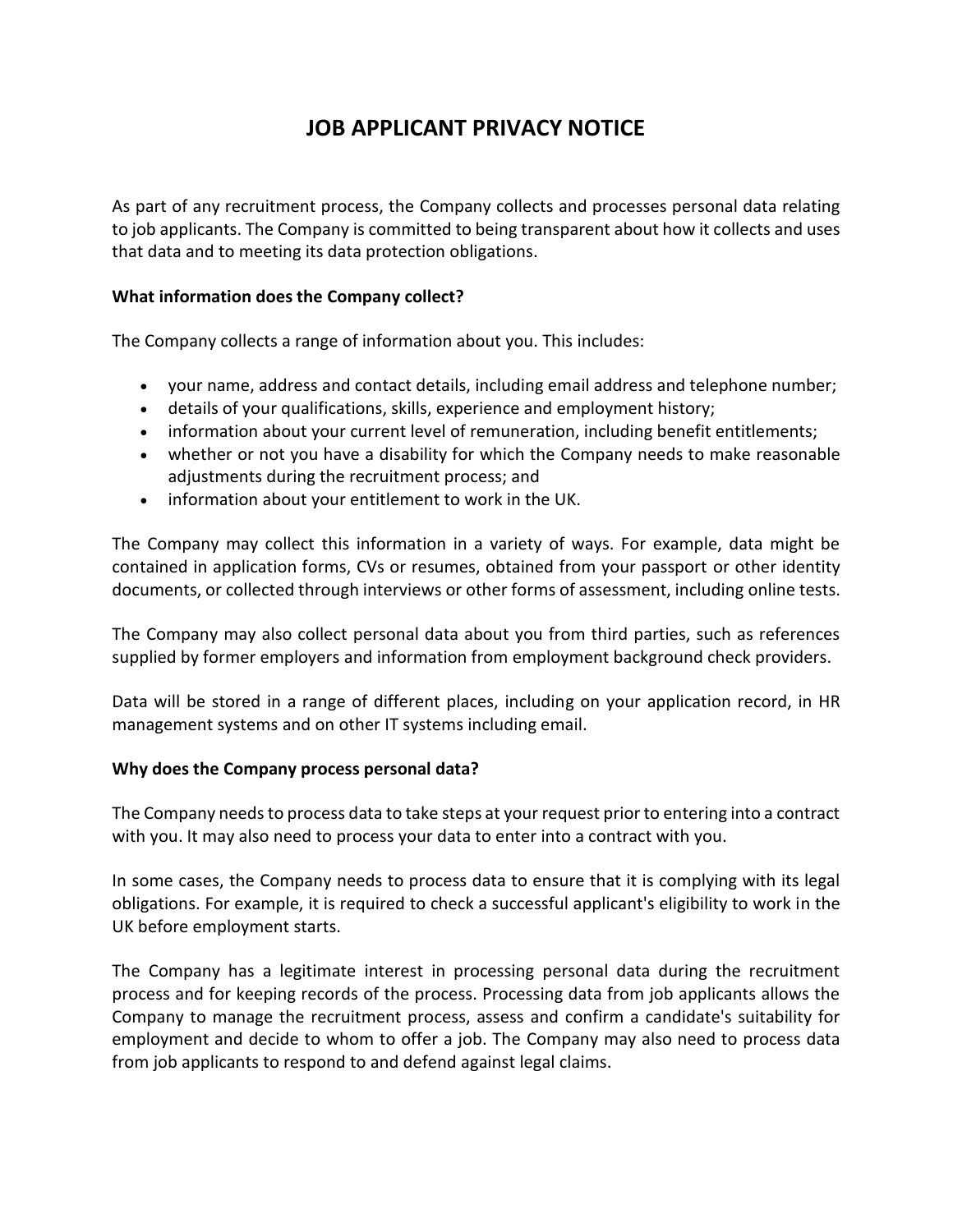The Company may process special categories of data, such as information about ethnic origin, sexual orientation or religion or belief, to monitor recruitment statistics. It may also collect information about whether or not applicants are disabled to make reasonable adjustments for candidates who have a disability. The Company processes such information to carry out its obligations and exercise specific rights in relation to employment.

For some roles, the Company may be obliged to seek information about criminal convictions and offences. Where the Company seeks this information, it does so because it is necessary for it to carry out its obligations and exercise specific rights in relation to employment.

The Company will not use your data for any purpose other than the recruitment exercise for which you have applied.

If your application is unsuccessful, the Company may keep your personal data on file in case there are future employment opportunities for which you may be suited. The Company will ask for your consent before it keeps your data for this purpose and you are free to withdraw your consent at any time.

#### **Who has access to data?**

Your information may be shared internally for the purposes of the recruitment exercise. This includes members of the HR team, interviewers involved in the recruitment process, managers in the business area with a vacancy and IT staff if access to the data is necessary for the performance of their roles.

The Company will not share your data with third parties, unless your application for employment is successful and it makes you an offer of employment. The Company will then share your data with former employers to obtain references for you and employment background check providers to obtain necessary background checks.

In certain circumstances it may also be necessary to transfer such personal data (including sensitive personal data) outside the European Economic Area.

## **How does the Company protect data?**

The Company takes the security of your data seriously. It has internal policies and controls in place to ensure that your data is not lost, accidentally destroyed, misused or disclosed, and is not accessed except by our employees in the proper performance of their duties.

## **For how long does the Company keep data?**

If your application for employment is unsuccessful, the Company will hold your data on file for 6 months after the end of the relevant recruitment process. If you agree to allow the Company to keep your personal data on file, the Company will hold your data on file for a further 6 months